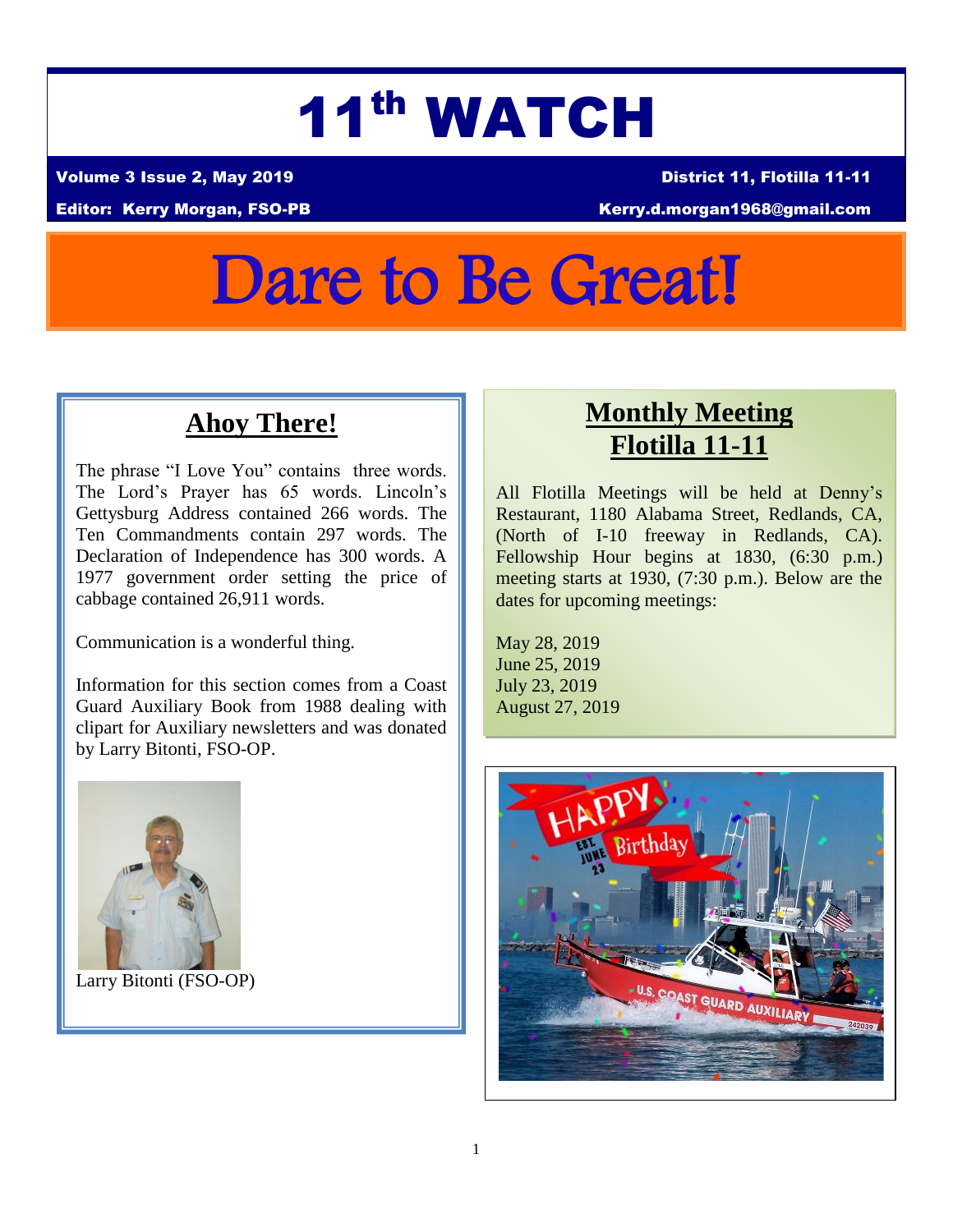# **Paratus Prep**

For a chance at recognition by the Flotilla, please send your responses to Kerry Morgan, SO-PB. Members who get all five questions correct will have their names read aloud during the monthly Flotilla meeting. The SO-PB can be reached at:

[Kerry.d.morgan1968@gmail.com](mailto:Kerry.d.morgan1968@gmail.com)

- 1. On U.S. flag vessels, which certificate is always issued by the Coast Guard?
	- a. Load Line Certificate
	- b. Safety Equipment Certificate
	- c. Safety Construction Certificate
	- d. Register of cargo gear
- 2. Once a towline is connected between the towing vessel and the disabled vessel, the towing vessel should?
	- a. Not exceed bare steerageway during the transit
	- b. Take a strain as soon as you can to control the tow
	- c. Come up to speed very slowly and maintain a "safe speed"
	- d. Come up to speed quickly, then cut back power considerably to ease the strain
- 3. One of your crew members falls overboard from the starboard side. You should IMMEDIATELY?
	- a. Apply left rudder
	- b. Throw the crew member a life preserver
	- c. Begin backing your engines
	- d. Position your vessel to windward and begin recovery
- 4. The "lay" of a line refers to?
	- a. Its normal location of stowage
	- b. The manner in which it is coiled
	- c. The manner in which it is rigged
	- d. The direction of twist in the strands
- 5. The "square knot" is used for?
	- a. Forming temporary eyes in lines
	- b. Joining two lines of equal size
	- c. Keeping line from unlaying or fraying
	- d. Joining two lines of different size

# **Paratus Prep**

Below are the answers from the previous newsletter.

- 1. To "ease the rudder" means to? a. Decrease the rudder angle.
- 2. A "figure eight" knot is used to? a. Keep a line from passing through a sheave
- 3. A "loose" tow may cause all of the following EXCEPT?
	- a. A saving in the transit time.
- 4. A "Mediterranean moor" should be used when?
	- a. Docking stern to a berth.
- 5. A "skiff hook" is a device used to? a. Attach a towline to the eye bolt to the bow of a trailerable boat.

Information for these questions were obtained from multiple locations

# **Know your Knot**

#### **Running Bowline**



The **running bowline** is a type of noose, a knot related in structure to the bowline. The running bowline is strong and secure. It slides easily and can be undone just as simply. The advantage of using a knot like a bowline is that it will not close up and bind on the standing end. So long as the rope is under tension, the running bowline will grip its load. When not loaded with weight the knot can be easily undone.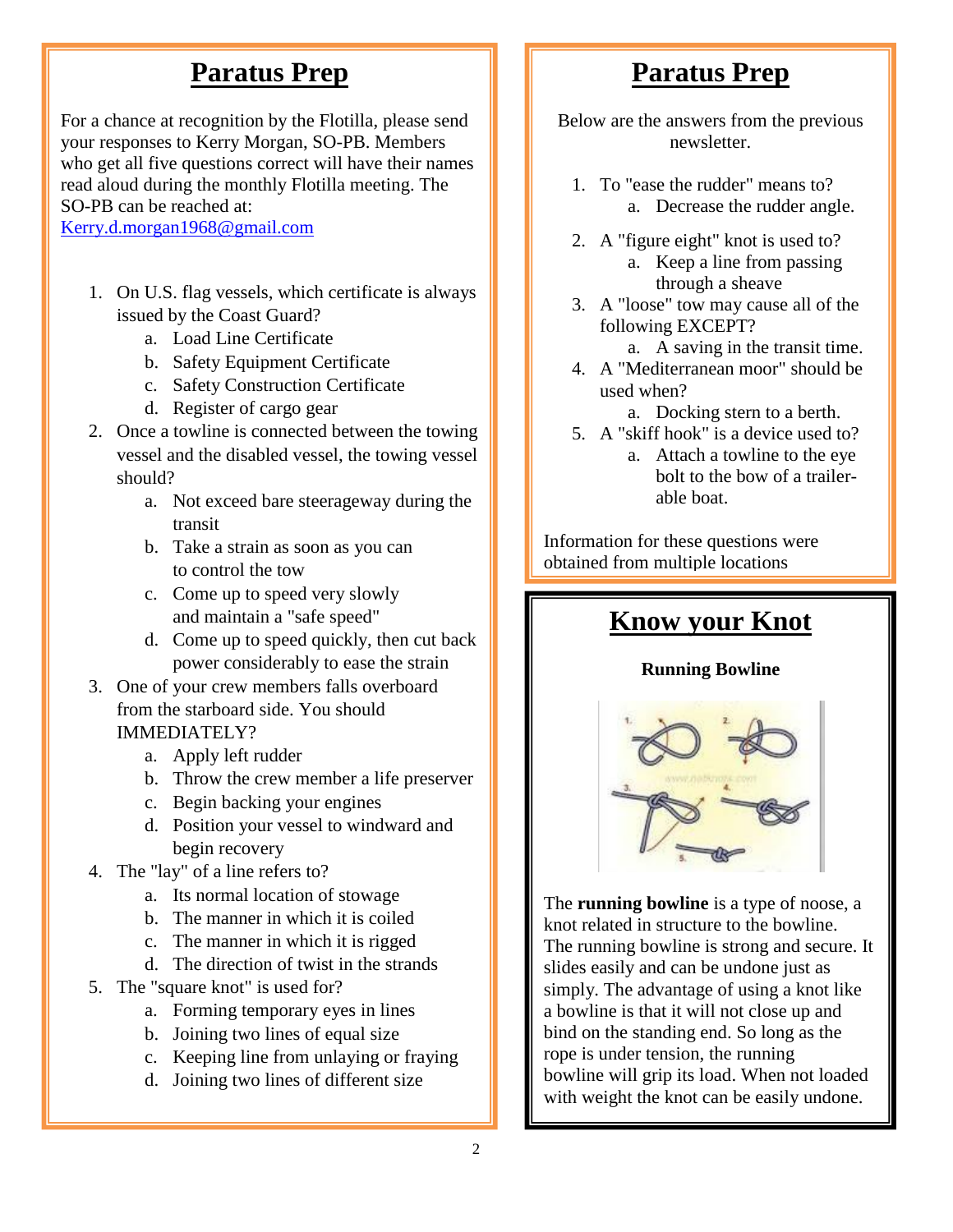# **Auxiliary History May, June, July**

Shortly after midnight on **May 23, 1960** a seismic wave hit southern California. The resulting current surges tore piers loose on the Los Angeles waterfront and damaged boats in the harbor of San Diego. Coast Guard Auxiliarists provided assistance to over a hundred boaters that day.

**June 23, 1939** Congressional legislation establishes the Coast Guard Reserve as a volunteer civilian organization, its mission is to promote recreational boating safety and to facilitate the operations of the Coast Guard.

**June 1942** Congressional legislation allows Auxiliarists to enroll as part-time or intermittent members of the Coast Guard Reserve. Thousands of Auxiliarists enroll themselves and their vessels in the Reserve. Over 50,000 temporary Reservists served during the war patrolling harbors, factories, bridges, and docks; fighting fires; providing emergency and disaster assistance; conducting search and rescue and antisubmarine warfare; training; giving blood; selling war bonds; recruiting SPARs (CG women reservists). (An equal number of Auxiliarists served, but many held both titles simultaneously, so the 50,000 figure is used for both the number of Auxiliarists and temporary Reservists.)

**July 1942** Coastal Picket Force is formed; Auxiliary enrolls large sailboats and motor cruisers and mans a number along with newly recruited yachtsmen for anti-submarine work along 50-fathom curve of Atlantic Coast. Integrated Army-Navy-Coast Guard coastal and beach patrol system established consisting of mounted, foot, canine, and afloat units. Temporary reservists serve in all branches.

**July 1946, CG-170** "Instruction to Coast Guard Auxiliary," first Auxiliary manual issued.

**June 4, 1952** President Dwight D. Eisenhower proclaimed the first National Safe Boating Week.

**June 5, 1976** The Teton Dam in Idaho bursts, flooding a considerable area and washing toxic chemicals out of a warehouse into the reservoir below the dam. Coast Guard Auxiliarists warned boaters to evacuate and helped build a levee that saved the city of Idaho Falls.

For the centennial of the Statue of Liberty on **July 4, 1986**, more than thirty thousand watercrafts descended on New York Harbor. Some 100 Coast Guard vessels and 380 Auxiliary boats provided safety patrols in the largest peacetime operation in US Coast Guard history.

Information obtained from USCG historical website [\(https://www.history.uscg.mil/research/chronology/\)](https://www.history.uscg.mil/research/chronology/)

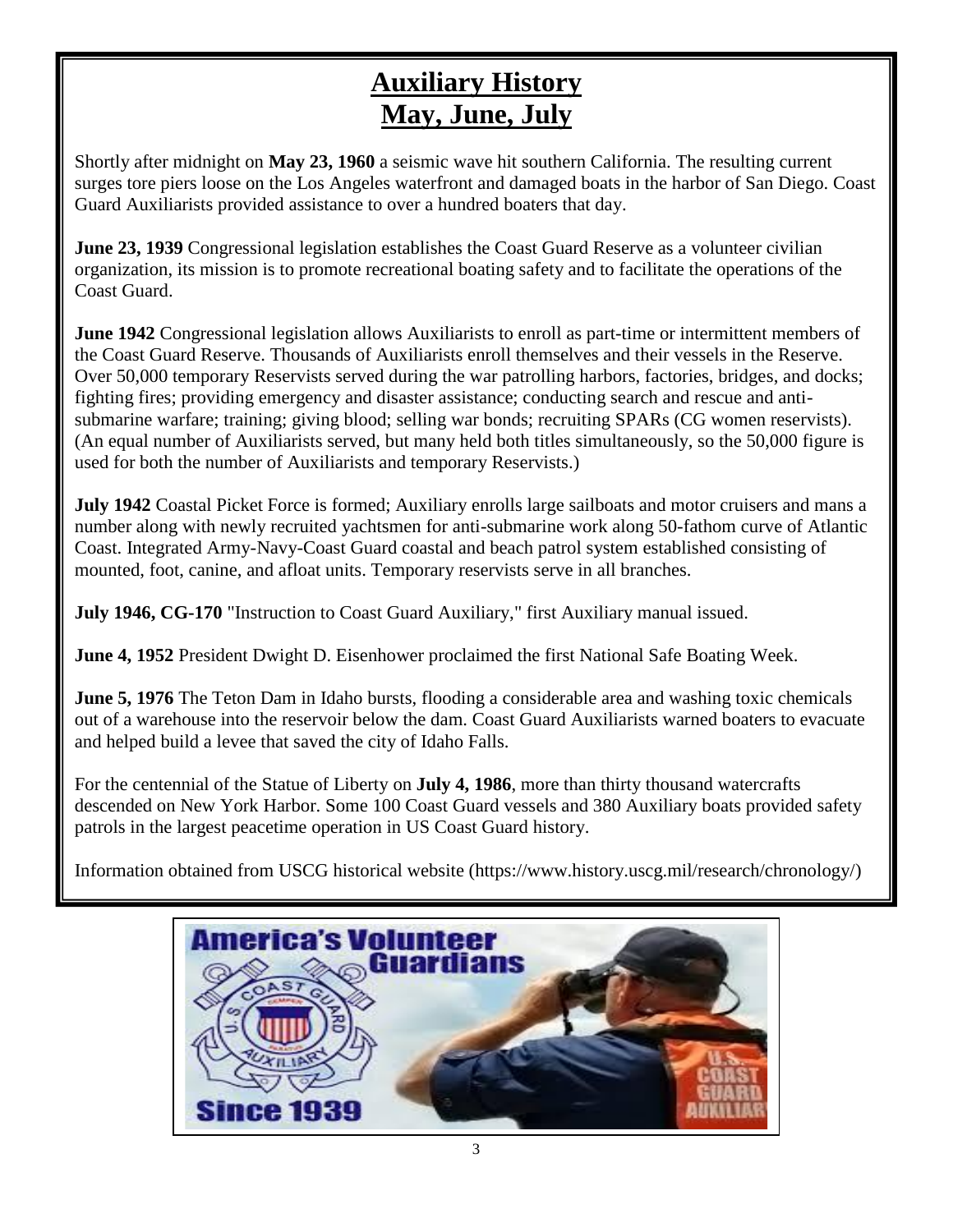### **Uniform of the Day**

Hair today, Gone tomorrow

As Auxiliarists, we represent the US Coast Guard and we should look sharp in our uniforms. That includes proper grooming. The goal is for men's hair to be neat and clean, not touch the collar, and be away from the ears. Beards, sideburns, or mustaches, if worn, shall be well groomed and neatly trimmed at all times in order to avoid a ragged appearance. No portion of a moustache will extend below the lip line of the upper lip. Handlebar moustaches or other eccentric styles are not appropriate while in uniform. Full and partial beards, van dykes, and goatees are authorized. In uniform, patches and spotty clumps of facial hair are not considered beards and are not authorized.

The bulk of the beard (distance that the mass of facial hair protrudes from the skin of the face) shall not exceed one inch. The length of individual hair shall be limited to 1 ½ inches. The wearing of beards and moustaches shall not interfere with the operation of oxygen masks, gas masks or other safety/survival gear. As such, the wearing of beards and moustaches may be prohibited for those participating in certain operational missions as deemed necessary by the director or a Coast Guard Commanding Officer supervising that mission. For uniformity during public appearances as a distinctive element of the Auxiliary, personnel assigned to a Ceremonial Honor Guard shall be clean-shaven.

Women's hair should not be below the collar or extend below the eyebrows when the hat is removed.



More information about Auxiliary uniforms will be published monthly. If you have any questions about uniforms, please feel free to contact your Flotilla Command or log onto cgaux.com and read the chapter which discusses proper uniform wear, AUXMAN Chapter 10.

Article by SOPB Kerry Morgan Information obtained from AUXMAN Chapter 10

# **ID Cards**

Please check your I.D. Cards to ensure they are current. Any member of Flotilla 11-11 who does not have a valid ID card or whose ID card will expire within the next 60 days should contact **Cynthia McClain**, FSO-HR.

The FSO - HR can be reached by using the following email address: [Cynthia.mcclain13.cm@gmail.com](mailto:Cynthia.mcclain13.cm@gmail.com)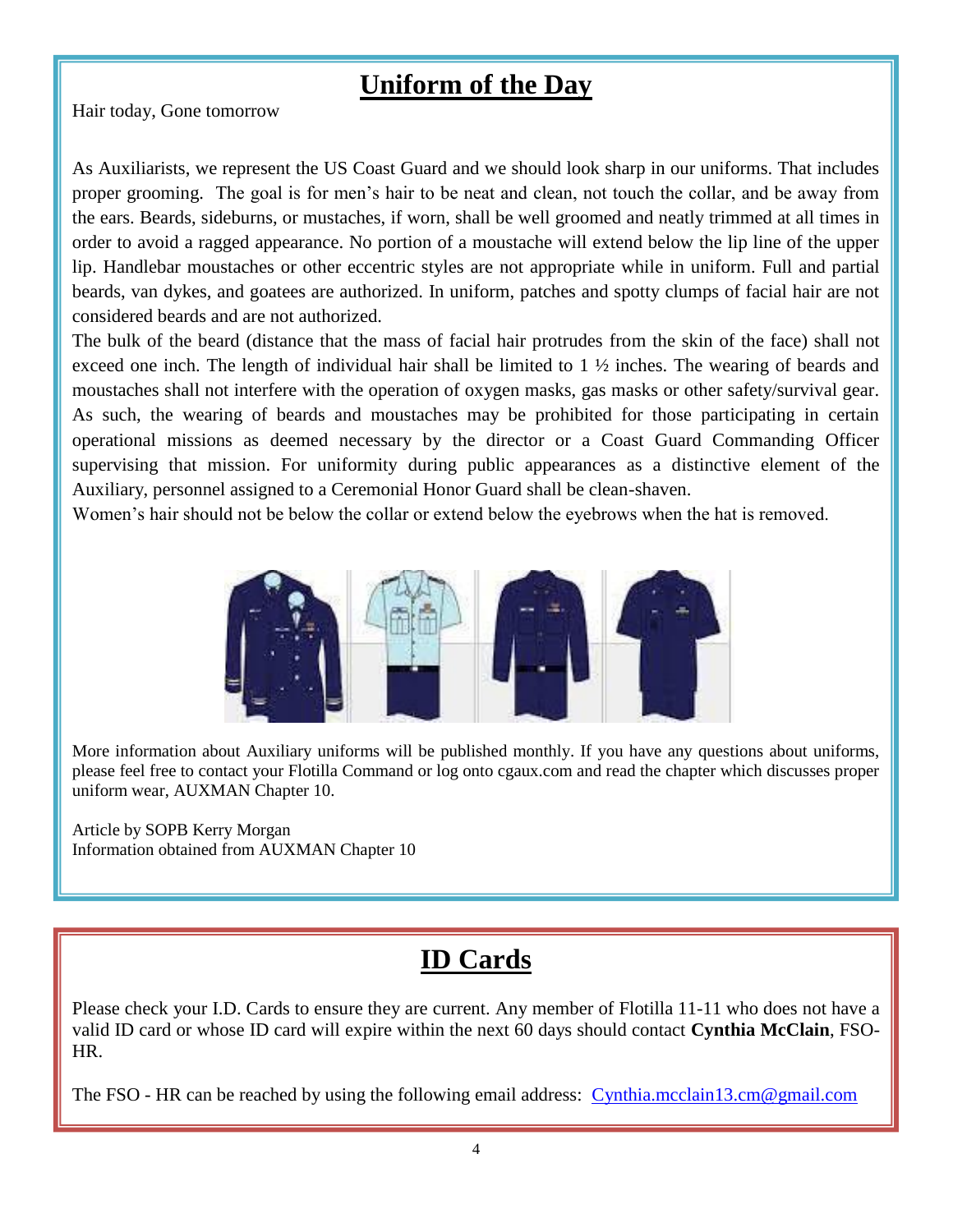#### **Munro (s)**

US Coast Guard Signalman First Class Douglas A. Munro is a man whose name is synonymous with the prestigious award, the Medal of Honor. Munro was awarded the Medal of Honor for saving the lives of hundreds of U.S. Marines during the battle of Guadalcanal. In doing so, he gave his life and was posthumously awarded the nation's highest award.

Munro's Commanding Officer, Lt. Commander D. H. Dexter, sent Munro's parents a heartfelt explaining what their son had achieved. See excerpt below;

*"Dear Mr. and Mrs. Munro:* 

*Believe me when I say sincerely that this is a very sad letter for me to write advising you of the death of your son Douglas, but as Commanding Officer of the unit to which he was attached at the time of his death, I have pride in telling you that he covered himself with honor and I hope Glory, and fulfilled the mission so satisfactorily that almost all of the men he had under his charge returned to their unit and, without exception, all had praise for your son's execution of his duties."*

Douglas was not the only Munro to serve in the Coast Guard. Another Munro joined the war effort after Douglas was killed. Edith Fairey Munro joined the U.S. Coast Guard and was commissioned a Lieutenant. Who was Edith Munro? She was Douglas Munro's mother.

Seven months to the day after her son was killed saving Marines, Edith joined the Coast Guard. She served more than two years as a United States Coast Guard Women's Reserve **(**SPAR) officer. Edith was stationed in various parts of the country: Long Beach CA, Houston TX, Philadelphia PA, and Washington DC. She was retired as a Lieutenant on November 11, 1945.

Edith Munro may not have driven her boat onto a beach on Guadalcanal, where 30 caiber machine were guns blazing and saving Marines, but she served proudly. She paved the way for future women to serve in the military. I can only imagine the pain she suffered from the loss of her son. Lt. Edith Munro, Gold Star Mother and fellow Coastie, had the strength to stand tall, she has our respect and appreciation for her service.





Submitted by FSO-MT Davidsol Cometa

5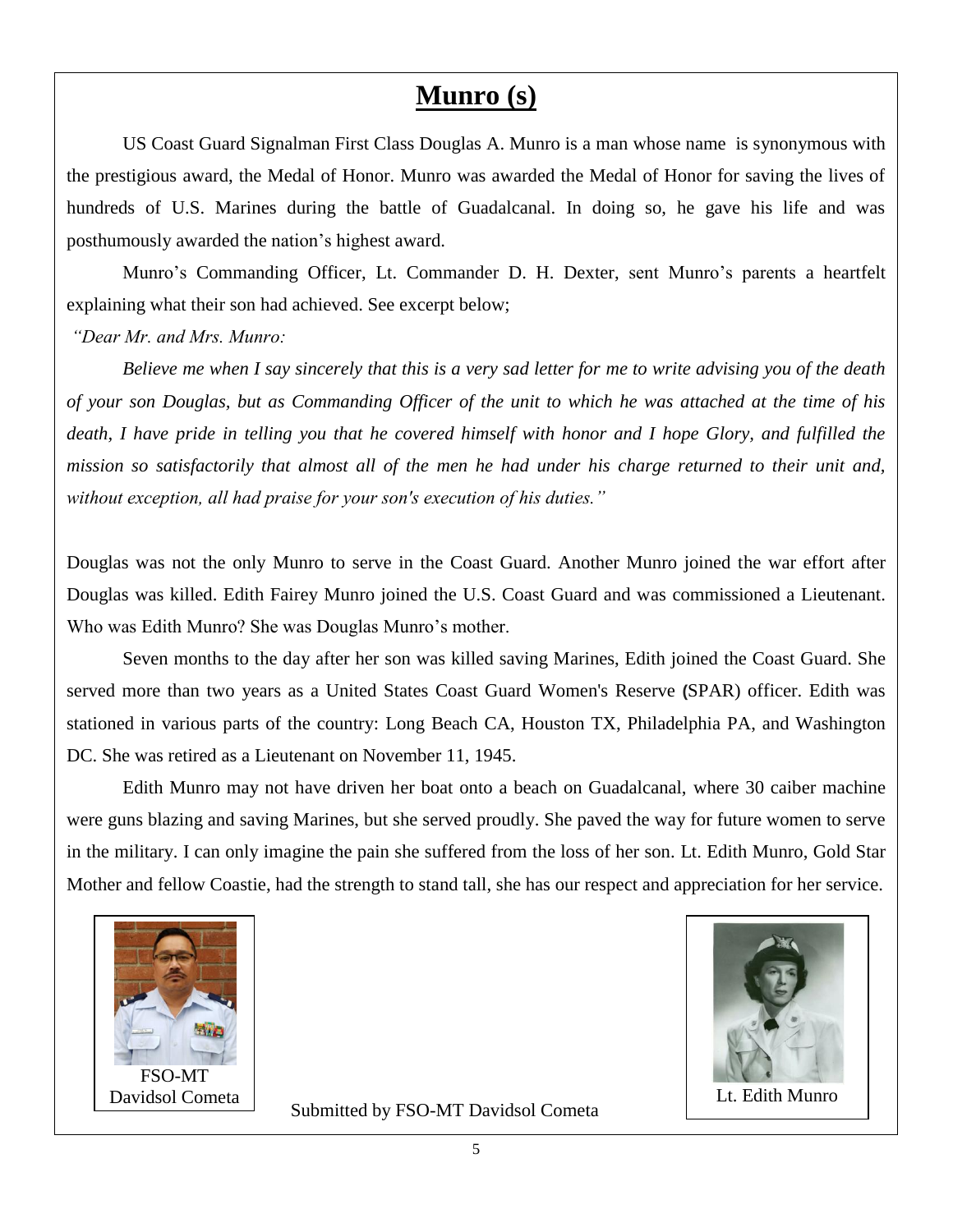# **US COAST GUARD AUXILIARY-FLOTILLA 114-11-11 PARTICIPATES IN THE MAKER FAIRE (STEM) AT LOMA LINDA ACADEMY**

Flotilla 11-11 participated in the Maker Faire (STEM) at Loma Linda Academy in Loma Linda, CA on Sun., 07 April, 2019. The event stressed STEM (Science Technology Engineering and Math) careers.

Shipmates at the event were: Darcy Clarke, Davidsol Cometa, Denver Drieberg; Cynthia McClain, Kimberly Morgan, Kerry Morgan, Lewis Plaut, Marcella Reinerthungerford, Chris Rosario, and Davidsol Cometa.

The main focus for the Faire was to have students participate in STEM events. Through the Public Affairs presence, the Flotilla was able to educate students, parents, friends, and family members who attended the event, about service opportunities available in the US Coast Guard and US Coast Guard Auxiliary.

The Flotilla had a colorful booth, with lots of material from the US Coast Guard Academy, a table runner from the Academy, children's story books about the Coast Guard, posters, and PFD (Personal Flotation Devices…both CG and Civilian ones). We also had two different activities/ challenges for students (K-12).

More than 50 students visited our booth's "activities/challenges" area and probably had over 100 students/visitors stop by to chat.

Public Affairs events help spread the mission of the US Coast Guard Auxiliary; expose people in our Area of Responsibility to the activities of the US Coast Guard and the US Coast Guard Auxiliary; and the displays are a great recruiting tool for possible new Auxiliary members.

Submitted by FC Denver Drieberg



FC Denver Drieberg showing all the flotilla and Coast Guard Academy has to offer



VFC Chris Rosario instructing a student on how to read a chart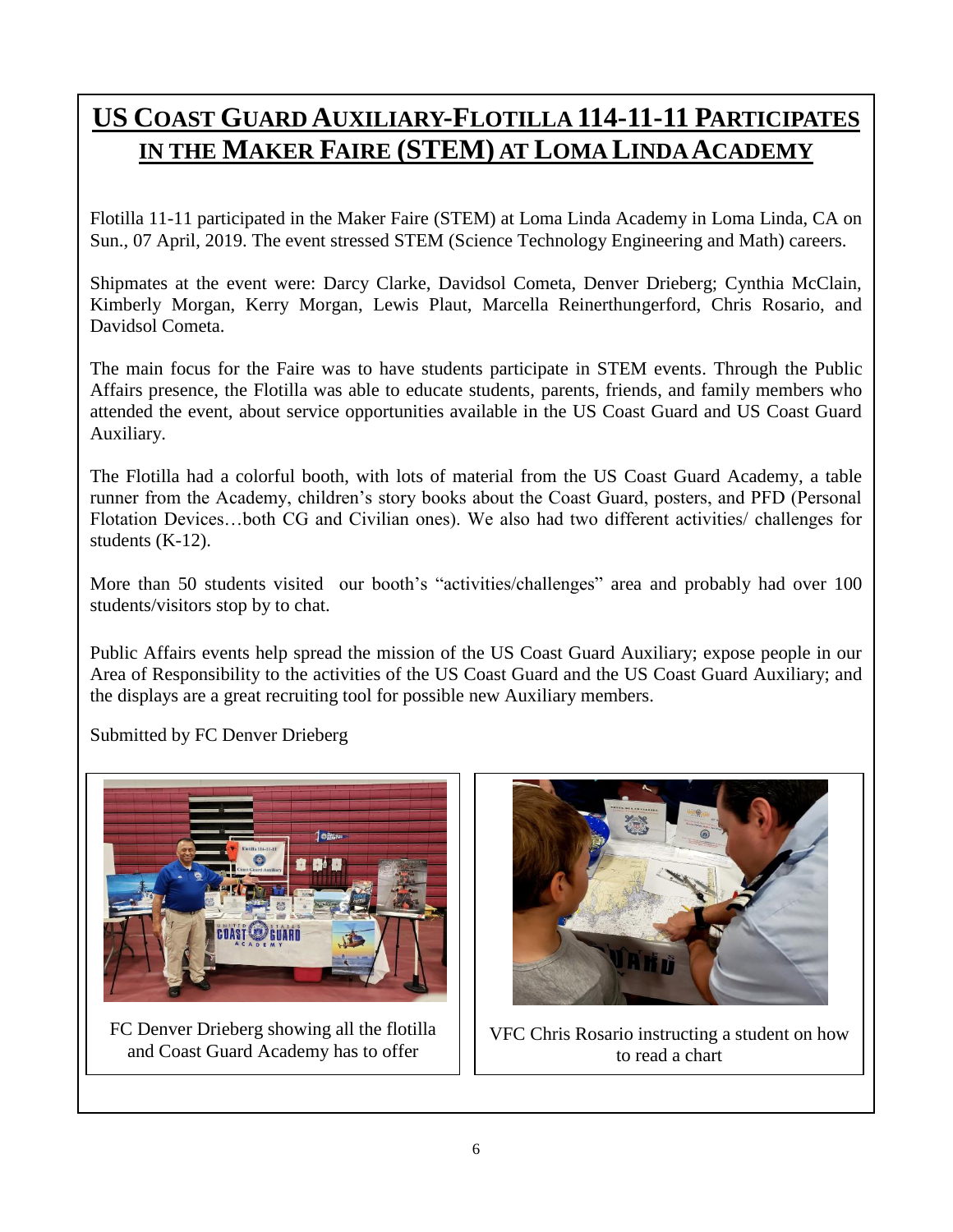# **Diversity**

The following was taken from an article written by Carl Forsling titled: "Why The Military Needs Diversity".

As with many hot-button issues, diversity has been twisted so that in the minds of many, it has developed into a caricature where there are only two possible positions. There is either absolutely no institutional acknowledgement of the existence of minorities at all, or there is some type of strict quota-based, "affirmative action" hand-out system totally independent of individual merit. As with most political and ideological issues, there is actually a practical and realistic center. For whatever scoffing the overused term "diversity" engenders, it has significant payoffs. All else being equal, a team with more than one represented demographic will tend to perform better. Groups with members of varied backgrounds generate more ideas and encourage individuals to "up their game." The corporate world already widely recognized diversity as a necessity for recruitment and retention. Having minorities and women in a workplace helps to recruit and retain them, seeing people like you makes a difference. It's not a choice between diversity and high standards, they aren't mutually exclusive. With the right approach diversity can actually increase standards.

The Coast Guard and Coast Guard Auxiliary have fully integrated diversity into daily operations. From the wheelchair bound Auxiliarist who operates the radio to the new member learning to become a crewman after only being in the country for a year, our members exemplify the Coast Guard and the spirit of diversity for all.

Submitted by: Felix Aisuan-Auigbe FSO DV

# **Did You Know**

Humankind actually set foot on the moon before they've touched the bottom of the Mid-Oceanic Mountain Ridge. Divers first explored the Ridge in 1973, while Neil Armstrong, Buzz Aldrin, and Michael Collins touched down on the moon four years earlier, in 1969.



# **4 th Cornerstone**

The flotilla would like to welcome its newest member, Hector Castaneda, who was officially sworn in to the auxiliary during the April Flotilla meeting